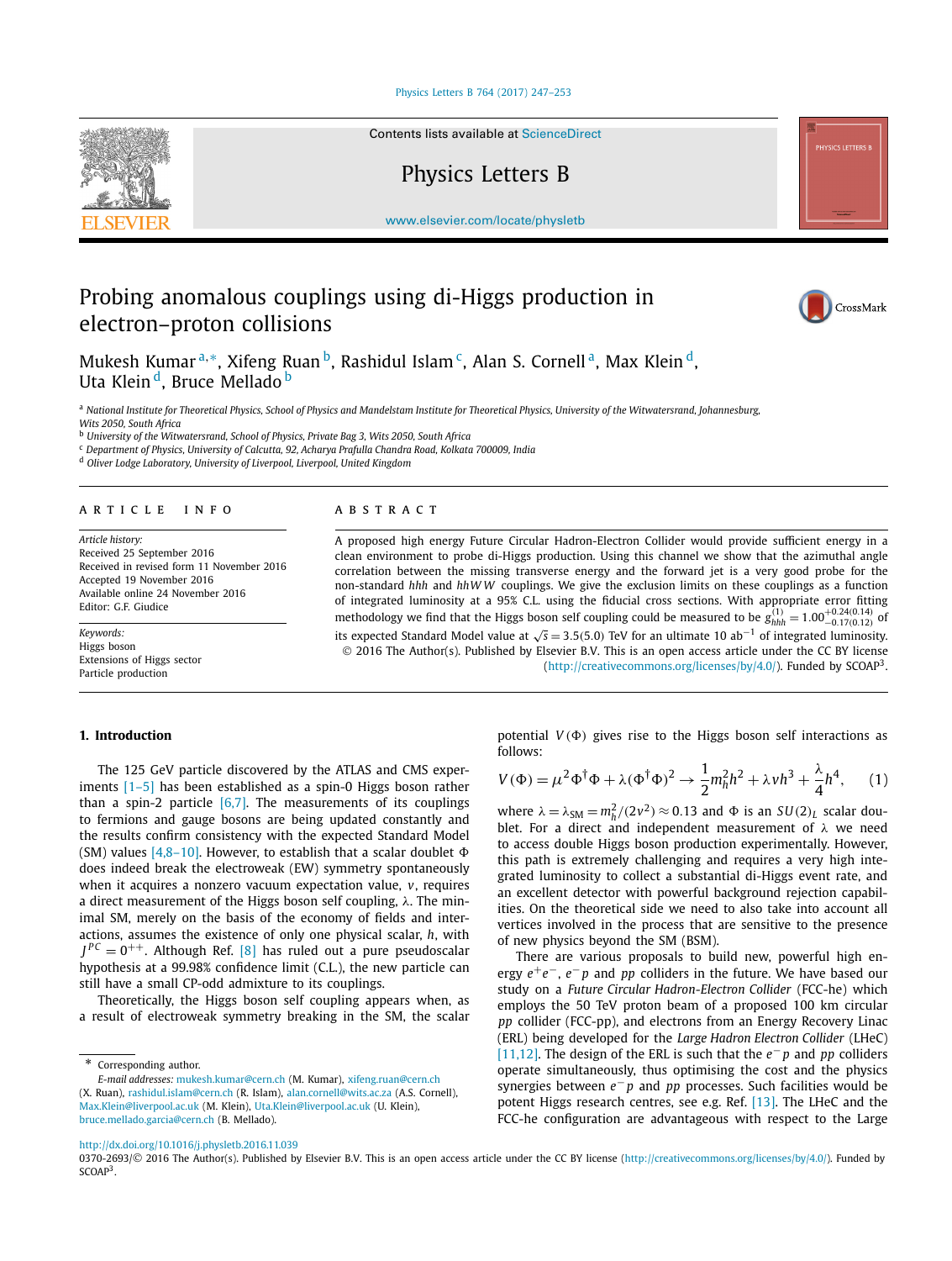<span id="page-1-0"></span>

**Fig. 1.** Leading order diagrams contributing to the process  $pe^{-} \rightarrow hhj\nu_{e}$  with  $q \equiv$  $u, c, \overline{d}, \overline{s}$  and  $\overline{q'} \equiv d, s, \overline{u}, \overline{c}$  respectively.

Hadron collider (LHC) (or FCC-pp in general) in terms of (1) initial states are asymmetric and hence backward and forward scattering can be disentangled, (2) it provides a clean environment with suppressed backgrounds from strong interaction processes and free from issues like pile-ups, multiple interactions etc., (3) such machines are known for high precision measurements of the dynamical properties of the proton allowing simultaneous test of EW and QCD effects. A detailed report on the physics and detector design concepts can be found in the Ref. [\[11\].](#page-6-0)

The choice of an ERL energy of  $E_e = 60$  to 120 GeV, with an available proton energy  $E_p = 50(7)$  TeV, would provide a centre of mass (c.m.s.) energy of  $\sqrt{s} \approx 3.5(1.3)$  to 5.0(1.8) TeV at the FCC-he (LHeC) using the FCC-pp (LHC) protons. The FCC-he would have sufficient c.m.s. energy to probe the Higgs boson self coupling via double Higgs boson production. The inclusive Higgs production cross section at the FCC-he is expected to be about five times larger than at the proposed 100 km circular  $e^+e^-$  collider (FCC-ee).

This article is organised as follows: We discuss the process to produce the di-Higgs events in an *e*− *p* collider and the most general Lagrangian with all relevant new physics couplings in Section 2. In Section [3](#page-2-0) all the simulation tools and the kinematic cuts that are required to study the sensitivity of the involved couplings are given. Here we also discuss the details of the analyses that has gone into the study. In Section [4](#page-5-0) there is a discussion on the validity of the effective theory considered here. And finally we conclude and draw inferences from the analysis in Section [5.](#page-5-0)

### **2. Formalism**

In an *e*− *p* collider environment a double Higgs event can be produced through: (1) the charged current process,  $pe^{-} \rightarrow hhj\nu_{e}$ , and (2) the neutral current process, *p e*<sup>−</sup> → *hhj e*−, if there are no new physics processes involved. The SM background will cloud each of the processes greatly, and it will be a formidable task to separate signal from backgrounds. Here we study the charged current process because the signal strength of this is superior to the neutral current process. Hence we show in Fig. 1 the Higgs boson pair production, at leading order, due to the resonant and nonresonant contributions in charged current deep inelastic scattering (CC DIS) at an *e*− *p* collider. As seen in Fig. 1, the di-Higgs production involves *hhh,hWW* and *hhW W* couplings. Note that the *hWW* coupling will be extensively probed at the LHC, where its value conforms to the value predicted by the SM  $[4,8,10]$ . Through vector boson fusion Higgs production mode at the LHC, a BSM analyses to determine the CP and spin quantum numbers of the Higgs boson has been studied in Refs. [\[14–17\].](#page-6-0) The authors of Ref. [\[18\]](#page-6-0) have shown the sensitivity of new physics contributions in *hWW* couplings at *e*− *p* colliders through a study of the azimuthal angle correlation for single Higgs boson production in *p e*<sup>−</sup> → *hj*<sup>*v*</sup>*e* with an excellent signal-to-background ratio based on the  $h \to bb$  decay channel. Since we do not have any direct measurement of the Higgs boson self coupling (*hhh*) and quartic (*hhW W* ) coupling, there can be several possible sources of new physics in the scalar sector. This article studies for the proposed FCC-he sensitivity of the Higgs boson self coupling around its SM value including BSM contributions by considering all possible Lorentz structures. In order to make it a complete study we also retain the possibilities for *hWW* couplings that appear in the di-Higgs production modes.

Following Refs. [\[18,19\]](#page-6-0) the most general Lagrangian which can account for all bosonic couplings relevant for the phenomenology of the Higgs boson sector at the FCC-he are the three-point and four-point interactions involving at least one Higgs boson field. It can be written as:

$$
\mathcal{L}_{hhh}^{(3)} = \frac{m_h^2}{2v} (1 - g_{hhh}^{(1)}) h^3 + \frac{1}{2v} g_{hhh}^{(2)} h \partial_\mu h \partial^\mu h,\tag{2}
$$

$$
\mathcal{L}_{hWW}^{(3)} = -g \left[ \frac{g_{hWW}^{(1)}}{2m_W} W^{\mu\nu} W_{\mu\nu}^{\dagger} h + \frac{g_{hWW}^{(2)}}{m_W} (W^{\nu} \partial^{\mu} W_{\mu\nu}^{\dagger} h + \text{h.c}) \right]
$$

$$
+\frac{\tilde{g}_{hWW}}{2m_W}W^{\mu\nu}\widetilde{W}_{\mu\nu}^{\dagger}h\bigg],\tag{3}
$$

$$
\mathcal{L}_{hhWW}^{(4)} = -g^2 \left[ \frac{g_{hhWW}^{(1)}}{4m_W^2} W^{\mu\nu} W_{\mu\nu}^\dagger h^2 + \frac{g_{hhWW}^{(2)}}{2m_W^2} (W^\nu \partial^\mu W_{\mu\nu}^\dagger h^2 + \text{h.c}) + \frac{\tilde{g}_{hhWW}}{4m_W^2} W^{\mu\nu} \widetilde{W}_{\mu\nu}^\dagger h^2 \right].
$$
\n(4)

Here  $g^{(i)}_{(\cdots)}$ ,  $i = 1, 2$ , and  $\tilde{g}^{(\cdots)}$  are real coefficients corresponding to the CP-even and CP-odd couplings respectively (of the *hhh*, *hWW* and *hhWW* anomalous vertices),  $W_{\mu\nu} = \partial_{\mu}W_{\nu} - \partial_{\nu}W_{\mu}$ and  $\widetilde{W}_{\mu\nu} = \frac{1}{2} \epsilon_{\mu\nu\rho\sigma} W^{\rho\sigma}$ . In Eq. (2)  $g_{hhh}^{(1)}$  is parametrised with a multiplicative constant with respect to  $\lambda_{SM}$  as in Eq. [\(1\).](#page-0-0) Thus the Higgs self coupling  $\lambda$  appears as  $g_{hhh}^{(1)} \lambda_{SM}$  in the expression for *V*( $\Phi$ ). Clearly, in the SM  $g_{hhh}^{(1)} = 1$  and all other anomalous couplings vanish in Eqs. (2)–(4). The Lorentz structures of Eqs. (2)–(4) can be derived from the  $SU(2)_L \otimes U(1)_Y$  gauge invariant dimension-6 operators given in Ref. [\[19\].](#page-6-0)

The complete Lagrangian we work with is as follows:

$$
\mathcal{L} = \mathcal{L}_{\text{SM}} + \mathcal{L}_{hhh}^{(3)} + \mathcal{L}_{hWW}^{(3)} + \mathcal{L}_{hhWW}^{(4)}.
$$
 (5)

The most general effective vertices take the form:

$$
\Gamma_{hhh} = -6\lambda v \bigg[ g_{hhh}^{(1)} + \frac{g_{hhh}^{(2)}}{3m_h^2} (p_1 \cdot p_2 + p_2 \cdot p_3 + p_3 \cdot p_1) \bigg],\qquad (6)
$$

$$
\Gamma_{hW-W^{+}} = gm_{W} \left[ \left\{ 1 + \frac{g_{hWW}^{(1)}}{m_W^2} p_2 \cdot p_3 + \frac{g_{hWW}^{(2)}}{m_W^2} (p_2^2 + p_3^2) \right\} \eta^{\mu_2 \mu_3} - \frac{g_{hWW}^{(1)}}{m_W^2} p_2^{\mu_3} p_3^{\mu_2} - \frac{g_{hWW}^{(2)}}{m_W^2} (p_2^{\mu_2} p_2^{\mu_3} + p_3^{\mu_2} p_3^{\mu_3}) - i \frac{\tilde{g}_{hWW}}{m_W^2} \epsilon_{\mu_2 \mu_3 \mu \nu} p_2^{\mu} p_3^{\nu} \right], \tag{7}
$$

$$
\Gamma_{hhW-W^{+}} = g^{2} \left[ \left\{ \frac{1}{2} + \frac{g_{hhWW}^{(1)}}{m_{W}^{2}} p_{3} \cdot p_{4} + \frac{g_{hhWW}^{(2)}}{m_{W}^{2}} (p_{3}^{2} + p_{4}^{2}) \right\} \eta^{\mu_{3}\mu_{4}} - \frac{g_{hhWW}^{(1)}}{m_{W}^{2}} p_{3}^{\mu_{4}} p_{4}^{\mu_{3}} - \frac{g_{hhWW}^{(2)}}{m_{W}^{2}} (p_{3}^{\mu_{3}} p_{3}^{\mu_{4}} + p_{4}^{\mu_{3}} p_{4}^{\mu_{4}}) - i \frac{\tilde{g}_{hhWW}}{m_{W}^{2}} \epsilon_{\mu_{3}\mu_{4}\mu\nu} p_{3}^{\mu} p_{4}^{\nu} \right].
$$
\n(8)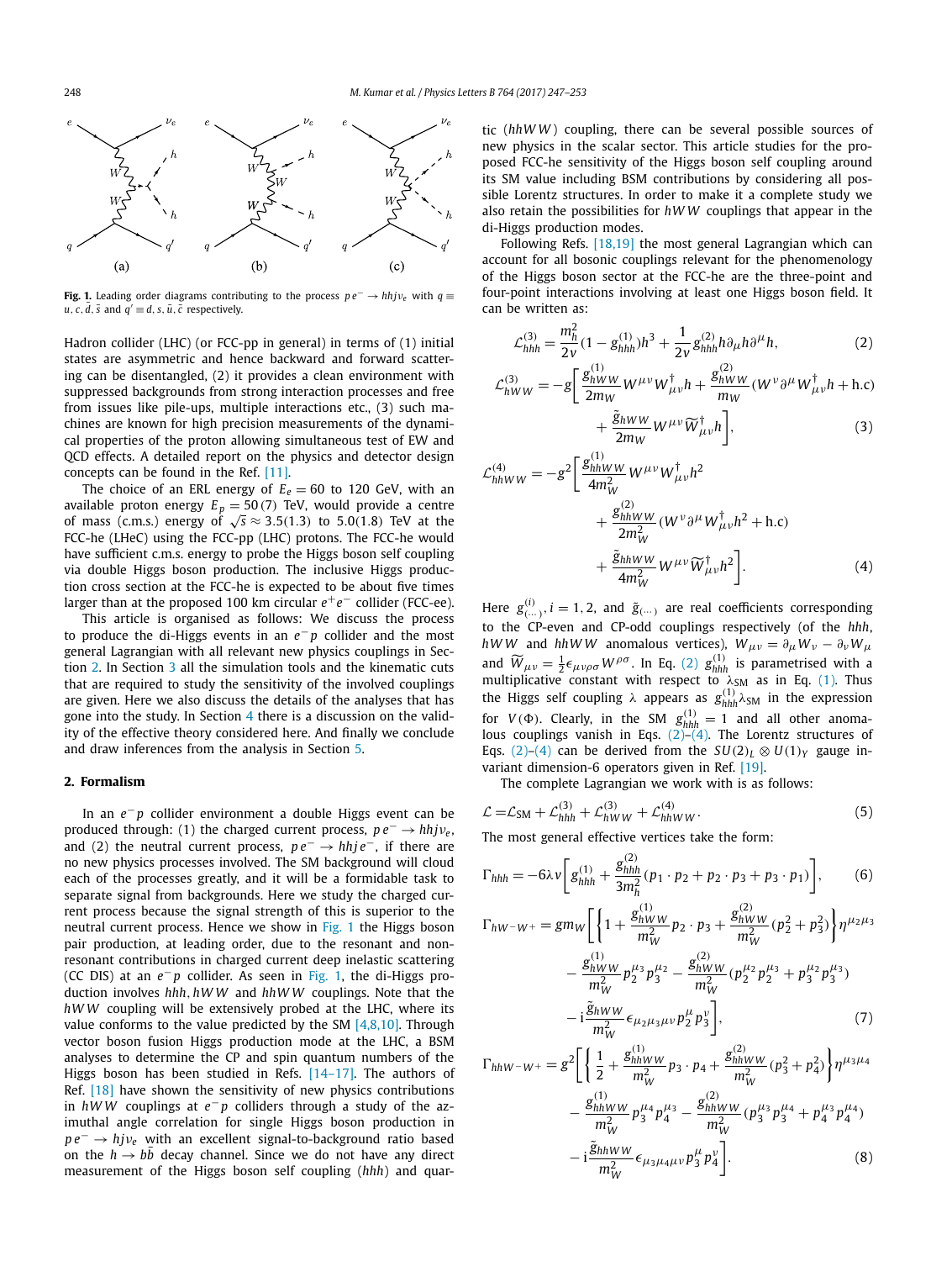#### <span id="page-2-0"></span>**Table 1**

Cross sections of signal and backgrounds in charged current (cc), neutral current (NC) and photo-production (PHOTO) modes for  $E_e = 60$  GeV and  $E_p = 50$  TeV, where *j* is light quarks and gluons. For this estimation we use basic cuts  $|n| < 10$  for light-jets, leptons and *b*-tagged jets,  $p_T \ge 10$  GeV,  $\Delta R_{\text{min}} = 0.4$  for all particles. And electron polarisation is taken to be −0*.*8.

| Process                              | $cc$ (fb)             | NC(fb)                | PHOTO (fb)            |
|--------------------------------------|-----------------------|-----------------------|-----------------------|
| Signal:                              | $2.40 \times 10^{-1}$ | $3.95 \times 10^{-2}$ | $3.30 \times 10^{-6}$ |
| $b\bar{b}b\bar{b}$ i:                | $8.20 \times 10^{-1}$ | $3.60 \times 10^{+3}$ | $2.85 \times 10^{+3}$ |
| bb iii:                              | $6.50 \times 10^{+3}$ | $2.50 \times 10^{+4}$ | $1.94 \times 10^{+6}$ |
| $ZZi (Z \rightarrow bb)$ :           | $7.40 \times 10^{-1}$ | $1.65 \times 10^{-2}$ | $1.73 \times 10^{-2}$ |
| $t\bar{t}$ <i>i</i> (hadronic):      | $3.30 \times 10^{-1}$ | $1.40 \times 10^{+2}$ | $3.27 \times 10^{+2}$ |
| $t\bar{t}$ <i>j</i> (semi-leptonic): | $1.22 \times 10^{-1}$ | $4.90 \times 10^{+1}$ | $1.05 \times 10^{+2}$ |
| hbb $i(h \rightarrow bb)$ :          | $5.20 \times 10^{-1}$ | $1.40 \times 10^{0}$  | $2.20 \times 10^{-2}$ |
| $hZj(Z, h \rightarrow b\bar{b})$ :   | $6.80 \times 10^{-1}$ | $9.83 \times 10^{-3}$ | $6.70 \times 10^{-3}$ |

The momenta and indices considered above are of the same order as they appear in the index of the respective vertex  $\Gamma$ . For example, in the vertex  $\Gamma_{hW^-W^+}$  the momenta of *h*,  $W^-$  and  $W^+$  are  $p_1$ ,  $p_2$  and  $p_3$  respectively. Similarly,  $\mu_2$  and  $\mu_3$  are the indices of *W*<sup>−</sup> and *W*<sup>+</sup>. Using the above effective field theory (EFT) approach a study has been performed as an example for di-Higgs production in vector boson fusion at the LHC in Ref. [\[19\].](#page-6-0)

### **3. Simulation tools and analysis**

We begin our probe of the sensitivity of these couplings by building a model file for the Lagrangian in Eq. [\(5\)](#page-1-0) using Feyn-Rules [\[19\],](#page-6-0) and then simulate the charged current double Higgs boson production channel  $pe^{-} \rightarrow hhj\nu_{e}$  (see [Fig. 1\)](#page-1-0), with *h* further decaying into a *b*<sup> $\bar{b}$ </sup> pair,<sup>1</sup> in the FCC-he set up with  $\sqrt{s} \approx 3.5$  TeV. Our analysis starts with optimising the SM di-Higgs signal events with respect to all possible backgrounds from multi-jet events,  $ZZ$  + jets,  $hbb$  + jets,  $hZ$  + jets and  $tt$  + jets in charged and neutral current deep-inelastic scattering (DIS) and in photo-production, $<sup>2</sup>$ </sup> taking into account appropriate *b*-tagged jets and a high performance multipurpose 4*π* detector. In Table 1 we have given an estimation of cross sections for signal and backgrounds considering all possible modes with basic cuts. We then investigate the limits on each coupling taking BSM events as the signal. For the generation of events we use the Monte Carlo event generator MadGraph5 [\[24\]](#page-6-0) and the CTEQ6L1 [\[25\]](#page-6-0) parton distribution functions. Further fragmentation and hadronisation are done with a *customised* Pythia-PGS<sup>3</sup> [26]. The detector level simulation is performed with reasonably chosen parameters using  $Delphes<sup>4</sup>$  [27] and jets were clustered using FastJet  $[28]$  with the anti- $k<sub>T</sub>$  algorithm [\[29\]](#page-6-0) using the distance parameter,  $R = 0.4$ . The factorisation and renormalisation scales for the signal simulation are fixed to the Higgs boson mass,  $m_h = 125$  GeV. The background simulations are done with the default MadGraph5 dynamic scales. The *e*− polarisation is assumed to be -80%.

### *3.1. Cut-based optimisation*

We base our simulation on the following kinematic selections in order to optimise the significance of the SM signal over all the backgrounds: (1) At least four *b*-tagged jets and one additional light jet are selected in an event with transverse momenta, *pT* , greater than 20 GeV. (2) For *non*-*b*-tagged jets, the absolute value of the rapidity,  $|\eta|$ , is taken to be less than 7, whereas for *b*-tagged jets it is less than 5. (3) The four *b*-tagged jets must be well separated and the distance between any two jets, defined as  $\Delta R = \sqrt{(\Delta \phi)^2 + (\Delta \eta)^2}$ ,  $\phi$  being the azimuthal angle, is taken to be greater than 0.7. (4) Charged leptons with  $p_T > 10$  GeV are rejected. (5) For the largest  $p_T$  forward jet J (the *non-b-tagged* jet after selecting at least four *b*-jets)  $\eta$  *j* > 4.0 is required. (6) The missing transverse energy,  $\not{\!\not\!{E}}_T$ , is taken to be greater than 40 GeV. (7) The azimuthal angle between  $\not{E}_T$  and the *b*-tagged jets are:  $\Delta \Phi_{\text{F}_T}$ , *leading jet* > 0.4 and  $\Delta \Phi_{\text{F}_T}$ , *sub*−*leading jet* > 0.4. (8) The four *b*-tagged jets are grouped into two pairs such that the distances of each pair to the true Higgs mass are minimised. The leading mass contains the leading  $p_T$ -ordered *b*-jet. The first pair is required to be within 95-125 GeV and the second pair within 90-125 GeV.<sup>5</sup> (9) The invariant mass of all four *b*-tagged jets has to be greater than 290 GeV.

In the selections (described above) the *b*-tagging efficiency is assumed to be 70%, with fake rates from *c*-initiated jets and light jets to the *b*-jets of 10% and 1% respectively. Corresponding weights<sup>6</sup> at a particular luminosity of 10  $ab^{-1}$  for a signal, and all backgrounds with significance has been tabulated in [Table 2.](#page-3-0) Significance at all stages of the cuts are calculated using the Poisson formula  $S = \sqrt{2[(S + B) \log(1 + S/B) - S]}$ , where *S* and *B* are the expected signal and background yields at a particular luminosity respectively.

From [Table 2](#page-3-0) we recognise that selection on the forward jet in the FCC-he type machine plays a very significant role in distinguishing the signal with respect to background. By selecting events with  $\eta$ <sub>I</sub> > 4.0, there is loss of 25% of signal events, while the total background loss is around 80%. The next significant cut on missing energy ( $/\,\llap E_T > 40$  GeV) is also very significant as due to this cut there is loss of 88% of events in total background, however, for the signal there is a loss of only 34% of events after forward jet selection. Furthermore the mass window cut for the invariant mass of two *b*-tagged jets, after the  $\Delta \phi_{E}$  *T*  $> 0.4$  selection, significantly reduces the total background events to 5%, only while the signal events remains at 40%. Efficient requirements on the invariant mass window of four *b*-jets are efficient, such that to reduce backgrounds by 44% leads to a signal of 90% with respect to the previous two *b*-tagged jet mass window selection. And hence there is a 20% enhancement in the significance obtained in comparison to the two different mass window selection criteria, and overall with respect to initial events this cut-based optimisation is

In *pp* collider like the LHC, the main challenge of this search is to distinguish the signal of four bottom quarks in the final state (that hadronise into jets (*b*-jets)) from the QCD multijet backgrounds. Such challenges and difficulties are discussed and performed in ATLAS and CMS studies [\[20–22\].](#page-6-0)

<sup>2</sup> We cross checked the modelling of photo-production cross sections from Mad-Graph5 by switching on the "Improved Weizsäcker–Williams approximation formula" described in Ref. [\[23\]](#page-6-0) to give the probability of photons from the incoming electron, versus the expectation of the Pythia Monte Carlo generator.

<sup>3</sup> In Pythia-PGS we modified several parameters in a way to use it for *e*<sup>−</sup> *p* collision and to get all required numbers of events demanded in each simulation. The coordinate system is set as for the HERA experiments, i.e. the proton direction defines the forward direction. The modifications have been successfully validated using neutral current DIS events and switched off QCD ISR. For *e*− *p* collisions multiple interactions and pile-up are expected to be very small and are switched off in our studies.

<sup>4</sup> For Delphes we used the ATLAS set-up with the modifications in the |*η*| ranges for forward and *b*-tagged jets up to 7 and 5 respectively with 70% tagging efficiency of *b*-jets as mentioned in the text. The resolution parameters for energy deposits in the calorimeters are based on the ATLAS Run-1 performance.

<sup>5</sup> Among the four *b*-tagged jets, choices of pairing have been performed via appropriate selection of mass window, keeping in mind to reconstruct the Higgs boson mass,  $m_h$ , in the signal as well as the *Z*-boson mass,  $m_Z$ , in the backgrounds. We choose the pair in which the quadratic sum  $(m_1 - m_c)$  and  $(m_2 - m_c)$  is smallest, and in each mass  $m_i$ , mass  $m_1$  has the largest  $p_T$  *b*-jet,  $m_c = (m_h - m_0)$  GeV, and normally  $m_0 \approx 20-40$  GeV (which is not important, since the false pairing will have a much higher quadratic sum).

 $6$  Here weights mean the number of expected events at a particular luminosity. The number of events of the photo-production of  $4b +$  jets are derived using the efficiencies of the Monte Carlo samples due to the low statistics. The other backgrounds are obtained directly from the event selection.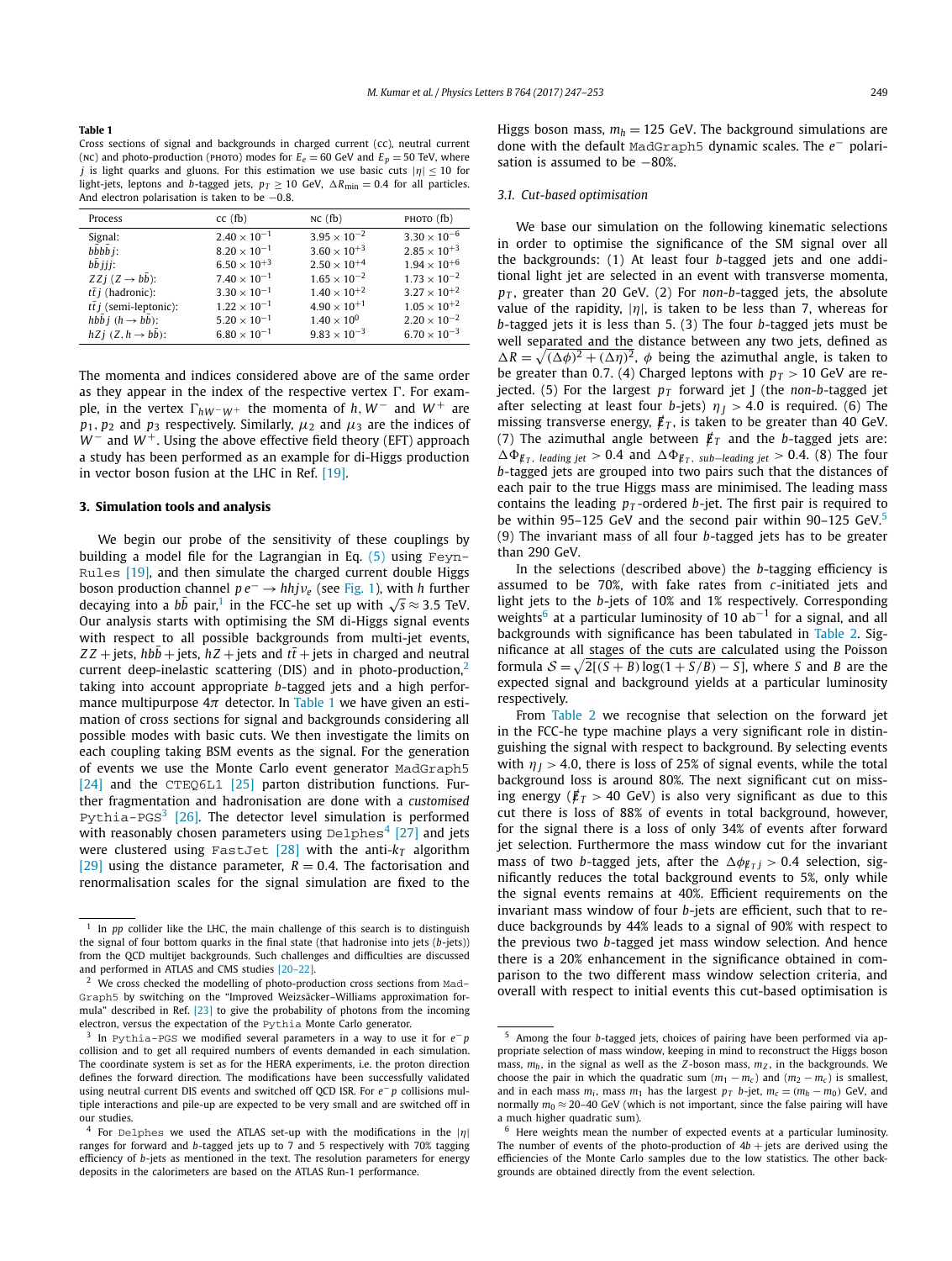#### <span id="page-3-0"></span>**Table 2**

A summary table of event selections to optimise the signal with respect to the backgrounds in terms of the weights at 10 ab<sup>-1</sup>. In the first column the selection criteria are given as described in the text. The second column contains the weights of the signal process  $pe^-$  →  $hhy_e$ , where both the Higgs bosons decay to *bb* pair. In the next columns the sum of weights of all individual prominent backgrounds in charged current, neutral current and photo-production are given with each selection, whereas  $\sqrt{2[(S+B)\log(1+S/B)-S]}$ , where S and B are the expected signal and background yields at a luminosity of 10 ab<sup>-1</sup> respectively. This optimisation has been performed in the penultimate column all backgrounds' weights are added. The significance is calculated at each stage of the optimised selection criteria using the formula  $S =$ for  $E_e = 60$  GeV and  $E_p = 50$  TeV.

| Cuts/Samples                                        | Signal               | $4b + \text{jets}$   | $2b + \text{jets}$   | Top                           | ZΖ                   | bbH                  | ZΗ                   | Total Bkg            | Significance |
|-----------------------------------------------------|----------------------|----------------------|----------------------|-------------------------------|----------------------|----------------------|----------------------|----------------------|--------------|
| Initial                                             | $2.00 \times 10^{3}$ | $3.21 \times 10^{7}$ | $2.32 \times 10^{9}$ | $7.42 \times 10^6$            | $7.70 \times 10^{3}$ | $1.94 \times 10^{4}$ | $6.97 \times 10^{3}$ | $2.36 \times 10^{9}$ | 0.04         |
| At least $4b + 1i$                                  | $3.11 \times 10^{2}$ | $7.08 \times 10^{4}$ | $2.56 \times 10^{4}$ | $9.87 \times 10^{3}$          | $7.00 \times 10^{2}$ | $6.32 \times 10^{2}$ | $7.23 \times 10^{2}$ | $1.08 \times 10^{5}$ | 0.94         |
| Lepton rejection $p_T^{\ell} > 10$ GeV              | $3.11 \times 10^{2}$ | $5.95 \times 10^{4}$ | $9.94 \times 10^{3}$ | 6.44 $\times$ 10 <sup>3</sup> | $6.92 \times 10^{2}$ | $2.26 \times 10^{2}$ | $7.16 \times 10^{2}$ | $7.75 \times 10^{4}$ | 1.12         |
| Forward jet $\eta_1 > 4.0$                          | 233                  | 13007.30             | 2151.15              | 307.67                        | 381.04               | 46.82                | 503.22               | 16397.19             | 1.82         |
| $E_T > 40$ GeV                                      | 155                  | 963.20               | 129.38               | 85.81                         | 342.18               | 19.11                | 388.25               | 1927.93              | 3.48         |
| $\Delta \phi_{\ell r,i} > 0.4$                      | 133                  | 439.79               | 61.80                | 63.99                         | 287.10               | 14.53                | 337.14               | 1204.35              | 3.76         |
| $m_{hh}^1 \in [95, 125]$ , $m_{hh}^2 \in [90, 125]$ | 54.5                 | 28.69                | 5.89                 | 6.68                          | 5.14                 | 1.42                 | 17.41                | 65.23                | 6.04         |
| $m_{4h} > 290 \text{ GeV}$                          | 49.2                 | 10.98                | 1.74                 | 2.90                          | 1.39                 | 1.21                 | 11.01                | 29.23                | 7.51         |



**Fig. 2.** Azimuthal angle distributions, at Delphes detector-level, between missing transverse energy,  $\not\! E_T$ , and the forward jet, J, in the SM (including backgrounds) and with the anomalous *hhh*, *hWW* and *hhW W* couplings. The error bars are statistical.

enhanced from a 0.04 to 7.51 significance. Here it is also important to mention that photo-production of the 4*b* final state is one of the main background with similar topological final states from  $Zh$ , where  $Z, h \rightarrow bb$ , and is equally important. Hence choice of efficient selection criteria is too important to reduce these backgrounds.

### *3.2. Kinematic distributions and observable*

For our analysis we take *ad hoc* values of positive and negative couplings in such a manner that the production cross section does not deviate much from the SM value, and in particular modifications in the shapes of the normalised azimuthal angle distribution between the missing transverse energy and the leading (forward) jet are studied, in addition to other kinematic distributions.

Taking into account all the above criteria we study BSM modifications in various differential distributions at the Delphes detector-level. This leads to the following observations: (1)  $p<sub>T</sub>$  has the usual tail behaviour, i.e. the number of events are more populated in the higher  $p<sub>T</sub>$  region with respect to the SM for the chosen values of the anomalous couplings. (2) In cases of the *η* distributions: (a) For the forward jet, particularly for the couplings of *hWW* and *hhW W* vertices, the mean *η* is more central in the detector. The behaviour is similar if we increase the c.m.s. energy of the collider by increasing *Ee* to higher (*>* 60 GeV) values. For *hhh* couplings the *η* distribution remains the same as for the SM. (b) In case of *b*-tagged jets, for all values of anomalous couplings, the distribution is populated around the value of *η* of the SM distribution. (3) For the specific observable of the azimuthal angle difference between missing transverse energy and the forward jet  $(\Delta \phi_{E_T})$ 

the shapes are clearly distinguishable from the SM. This behaviour is shown in Fig. 2, where the values of the couplings are *ad hoc*. However, these values are taken only for the purpose of illustration, and in the limit of the couplings going to their SM values the shapes will coincide with the SM distributions. The specific characteristics of the curves also depend on the details of the selection requirements, but the qualitative differences could be seen at every selection step. The shape of the curves is due to the fact that all new physics couplings have a momentum dependent structure (apart from  $g_{hhh}^{(1)}$ ) and positive or negative interference with SM events. We note that  $\Delta \phi_{E_T}$  *is a novel observable and commands* more focused and deeper analyses. In this regard one should follow the analysis (as performed in Ref.  $[30]$ ) based on an asymmetry with two equal bins in  $\Delta \phi_{E_T}$  /  $\leq \pi/2$ , defined as

$$
\mathcal{A}_{\Delta\phi_{f_TJ}} = \frac{|A_{\Delta\phi>\pi/2}| - |A_{\Delta\phi<\pi/2}|}{|A_{\Delta\phi>\pi/2}| + |A_{\Delta\phi<\pi/2}|},\tag{9}
$$

in which *A* is the yields obtained for the given ab<sup>-1</sup> data after all of the selections, including both the signal and backgrounds. [Table 3](#page-4-0) shows the estimation of the asymmetry for a set of representative values of the couplings, shown in Fig. 2, along with the associated statistical uncertainty. Though the new physics couplings are representative, we can infer the sensitivities of these couplings with respect to the SM+Bkg estimation of asymmetry from [Table 3,](#page-4-0) where  $g_{hWW}^{(1)}$  seems to have large fluctuations for both positive and negative choices of its values. Similarly the sensitivities of  $g_{hhWW}^{(2)}$  and  $\tilde{g}_{hhWW}$  can also be noted, however  $g_{hhWW}^{(1)}$  is more sensible for the negative choice of its value. The study of the sensitivity of the non-standard couplings through this asym-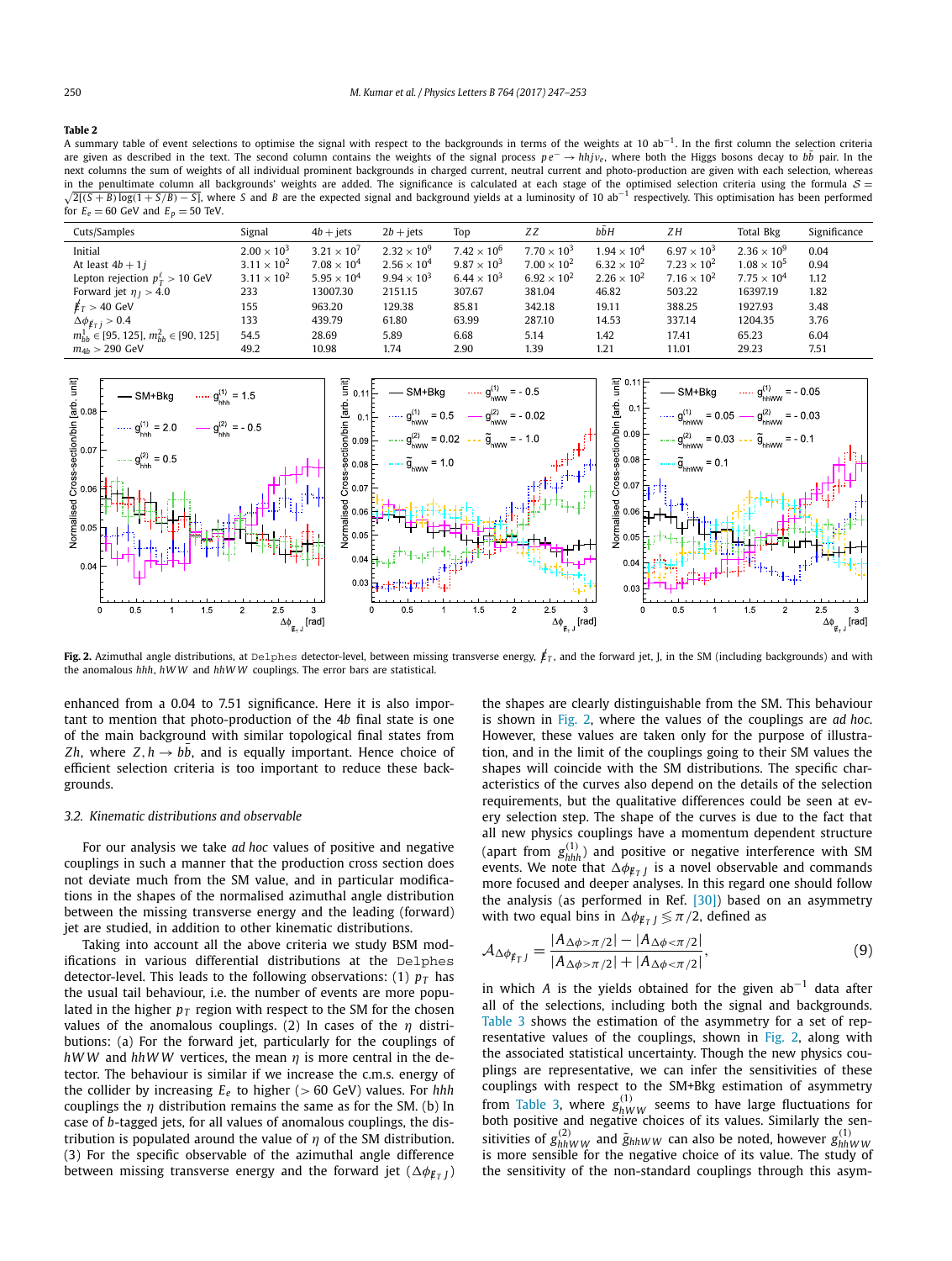#### <span id="page-4-0"></span>**Table 3**

Estimation of the asymmetry, defined in Eq. [\(9\),](#page-3-0) and statistical error associated with the kinematic distributions in [Fig. 2](#page-3-0) at an integrated luminosity of 10  $ab^{-1}$ . The cross section ( $\sigma$ ) for the corresponding coupling choice is given in the last column with same parameters as in [Table 1.](#page-2-0)

| Samples             |          | $\mathcal{A}_{\Delta\phi_{\not{\!\!E_{\!\!T}}\underline{\hspace{0.1cm}J}}}$ | $\sigma$ (fb) |
|---------------------|----------|-----------------------------------------------------------------------------|---------------|
| SM+Bkg              |          | $0.277 \pm 0.088$                                                           |               |
| $g_{hhh}^{(1)}$     | $=1.5$   | $0.279 \pm 0.052$                                                           | 0.18          |
|                     | $= 2.0$  | $0.350 \pm 0.053$                                                           | 0.21          |
| $g_{hhh}^{(2)}$     | $=-0.5$  | $0.381 + 0.050$                                                             | 0.19          |
|                     | $= 0.5$  | $0.274 + 0.024$                                                             | 0.74          |
| $g_{hWW}^{(1)}$     | $=-0.5$  | $0.506 \pm 0.022$                                                           | 0.88          |
|                     | $= 0.5$  | $0.493 + 0.020$                                                             | 0.94          |
| $g_{hWW}^{(2)}$     | $=-0.02$ | $0.257 \pm 0.025$                                                           | 0.67          |
|                     | $= 0.02$ | $0.399 \pm 0.040$                                                           | 0.33          |
| $\tilde{g}_{hWW}$   | $=-1.0$  | $0.219 + 0.016$                                                             | 1.53          |
|                     | $=1.0$   | $0.228 + 0.016$                                                             | 1.53          |
| $g_{h h W W}^{(1)}$ | $=-0.05$ | $0.450 \pm 0.033$                                                           | 0.52          |
|                     | $= 0.05$ | $0.254 + 0.029$                                                             | 0.68          |
| $g_{h h W W}^{(2)}$ | $=-0.03$ | $0.462 + 0.022$                                                             | 1.22          |
|                     | $= 0.03$ | $0.333 \pm 0.018$                                                           | 1.46          |
| <b><i>Shhww</i></b> | $=-0.1$  | $0.351 \pm 0.020$                                                           | 1.60          |
|                     | $= 0.1$  | $0.345 \pm 0.020$                                                           | 1.61          |

metry observable considering a kinematic distribution is basically corresponding to two bins by dividing the whole distribution in two halves with large bin-width. Moreover, this kind of study can be further appended with finer bin widths and a more efficient  $\chi^2$ analysis (for example in Ref. [\[30\]\)](#page-6-0). However, these detailed analyses are beyond the scope of this article.

### *3.3. Exclusion limits through fiducial cross section as a function of luminosity*

Furthermore, we probe the exclusion limits on these couplings as a function of the integrated luminosity, with the log-likelihood method described in Ref. [\[31\],](#page-6-0) using directly the fiducial inclusive cross section as an observable. In Fig. 3 we present exclusion plots at 95% C.L. for anomalous *hhh*, *hWW* and *hhW W* couplings, where the shaded areas are the allowed region. The exclusion limits are based on the SM 'di-Higgs signal  $+$  backgrounds' hypotheses considering BSM contributions as the signal at the given luminosity. Each limit is given by scanning one coupling and fixing the other couplings to their SM value, where a 5% systematic uncertainty is taken into account on the signal and background yields respectively. From Fig. 3 our observations are as follows: (1) If the integrated luminosity exceeds <sup>0</sup>*.*5 ab−<sup>1</sup> *<sup>g</sup>(*1*) hhh* is restricted to be positive.  $g_{hhh}^{(1)}$  is allowed to be within 0.7–2.5 when the integrated luminosity reaches 15 ab<sup>-1</sup> as for values of  $1 < g_{hhh}^{(1)} \le 2.1$  the cross section is smaller than the SM di-Higgs production. (2) The *g(*2*) hhh* value is restricted to around  $10^{-1}$ . We only exclude the positive part of this coupling because its negative part has cancellations with the SM di-Higgs cross section. (3) The sensitivity for *hWW* couplings, namely  $g_{hWW}^{(1)}$  and  $\tilde{g}_{hWW}$ , can be better probed at much lower energies and luminosity at the LHeC using the single Higgs boson production as shown in Ref. [\[18\].](#page-6-0) However, we have shown the sensitivity of  $g_{hWW}^{(2)}$ , which is not considered in Ref. [\[18\],](#page-6-0) and it is of the order  $10^{-2}$  in the allowed region. (4) One important aspect of di-Higgs production in this type of collider is that one can measure the sensitivity of the *hhW W* couplings also. In our analysis, since the CP-even (odd) coupling  $g_{hhWW}^{(1)}$  ( $\tilde{g}_{hhWW}$ ) has similar Lorentz structures, with the sensitivity of the exclusion plot having almost the same order of magnitude. However, the structure



**Fig. 3.** The exclusion limits on the anomalous *hhh* (top panel), *hWW* (middle panel) and hhWW (lower panel) couplings at 95% C.L. as a function of integrated luminos-<br>ity (shaded areas). Note that the allowed values of  $g_{hhh}^{(2)}$  and  $g_{hWW}^{(2)}$  are multiplied by 5 and 10 respectively to highlight their exclusion region, since the values are of the order 10<sup>−</sup>1.

of  $g_{hhWW}^{(2)}$  allows a comparatively narrower region of values. The couplings belonging to both the *hWW* and *hhW W* vertices are strongly constrained because of their high production cross section at very low values of the couplings. By increasing the luminosity from  $0.1-1$  ab<sup>-1</sup> the constraint on the couplings increases and its limits are reduced by a factor two. A further increase of the luminosity will not change the results. All limits are derived by varying only one coupling at a time, as mentioned earlier. The exclusion limits on the couplings in this analysis are based on the constraints from an excess above the SM expectation while potential deficits from interference contributions are not sensitive yet to be used for limit settings.

### *3.4. Prospects at higher Ee and sensitivity of the Higgs self coupling*

Finally we discuss what happens once the electron energy  $E_e$  is increased to higher values, where we focus our analysis on a determination of the SM Higgs self coupling, assuming no further BSM contributions. Without going into detail we can note that with increasing *Ee* (from 60 GeV to 120 GeV) the SM signal and dominant background production cross sections are enhanced by a factor of 2*.*2 and 2*.*1 respectively. As a result, the cut efficiency for the selection of four *b*-tagged jets and one forward jet is improved, but for the other cuts described previously (invariant mass,  $\rlap{\,/}E_T$ ,  $\eta_I$  and  $\Delta \phi_{E}$ <sup>*T*</sup> *j*) it remains very similar. This leads to an enhancement of the selected signal and dominant background events by a factor 2*.*5 and 2*.*6 respectively. Hence we would obtain the same statistical precision with only 40% of the luminosity of an  $E_e = 60$  GeV beam when increasing the electron energy to 120 GeV. At an ultimate integrated luminosity of 10 ab<sup>−</sup>1, increasing *Ee* from 60 to 120 GeV would increase the significance of the observed SM di-Higgs events from 7*.*2 to 10*.*6, obtained from a log-likelihood fit. This includes a 5% signal and background systematics mentioned earlier. For the SM Higgs boson self coupling, where the scaling factor is expected to be  $g_{hhh}^{(1)} = 1$ , we perform an intelligent signal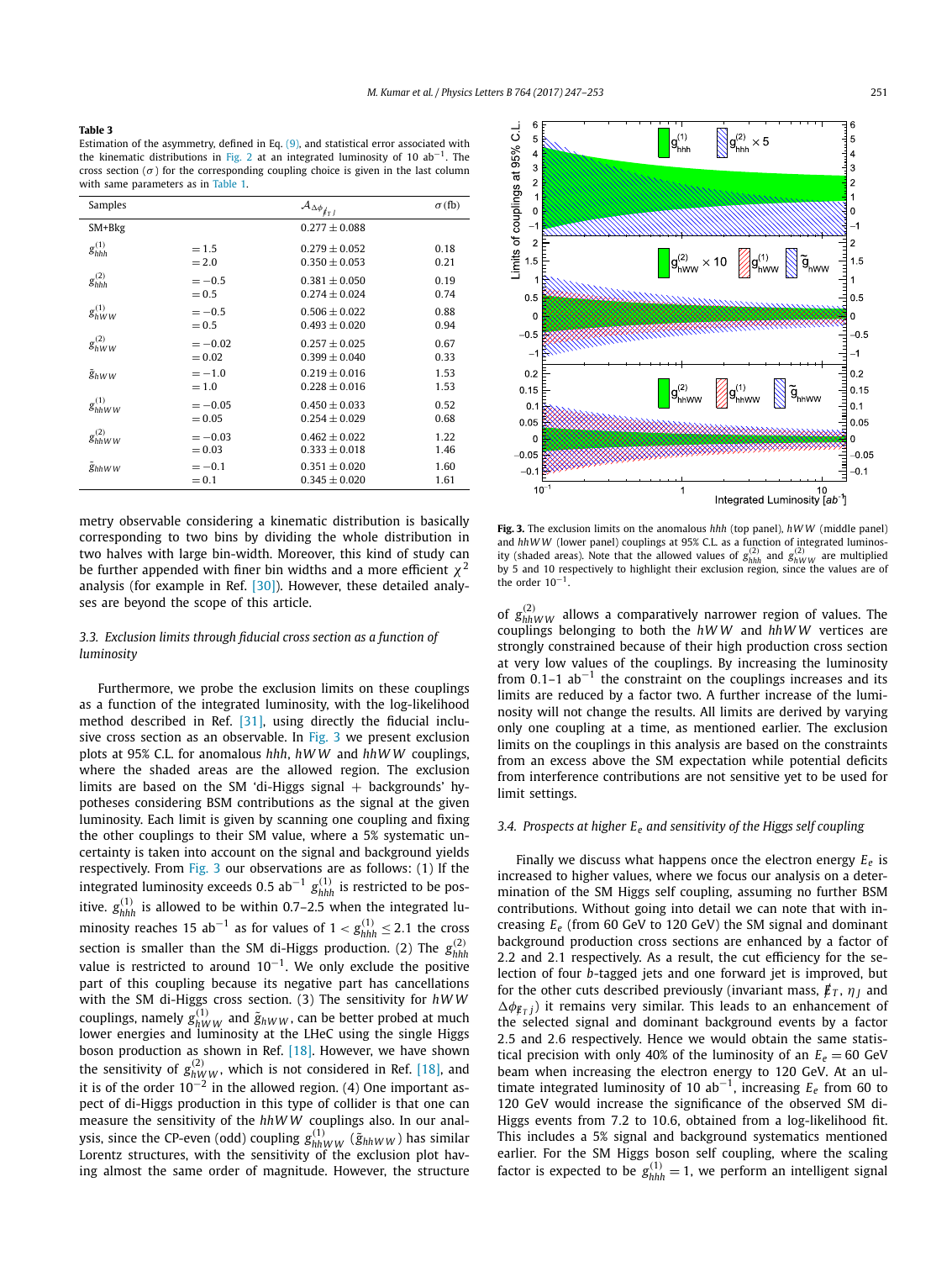<span id="page-5-0"></span>injection test, which gives locally measured uncertainties for  $g_{hhh}^{(1)}$ . From this test the 1*σ* error band around the expected SM strength of this coupling is  $g_{hhh}^{(1)} = 1.00_{-0.17(0.12)}^{+0.24(0.14)}$  for  $E_e = 60(120)$  GeV.

## **4. Validity of EFT**

In the EFT-based approach for our analyses, the usual SM Lagrangian is supplemented by higher-dimensional operators that parametrise the possible effects of new states assumed to appear at energies larger than the effective scales identified with  $m_W$ (or equivalently *v*) by restricting the operators of dimension less than or equal to six. We have estimated the sensitivity of the involved coupling coefficients appearing in the effective Lagrangians in Eqs.  $(2)$ – $(4)$  with the EW scale for the derivative terms. A detailed discussion with general couplings and mass scales with a higher dimension EFT Lagrangian can be found in Ref. [\[32\].](#page-6-0) For the processes at high energy, it is well known that an EFT approach provides an accurate description of the underlying new physics as long as the energies are below the new physics scale,  $\Lambda$ , and thus the limits on the couplings obtained in the above analyses shall degrade at scales higher than the EW scales (since for the fixed values of the couplings, the interference and pure BSM terms always give low contributions in the cross section measurements for high values of scale choice). Also for O*(*1*)* values of anomalous couplings (apart from  $g_{hhh}^{(1)}$ )  $g_{(\ldots)}^{(i)}$ ,  $\tilde{g}_{(\ldots)}$  and TeV-scale momenta, one reaches the regime where the operators in Eqs.  $(2)-(4)$  may not be dominant, and operators with four and more derivatives may be equally important. In other words, the EFT behind these Lagrangian expansions breaks down. It would be important then to know how much the projected sensitivity depends on events that violate this EFT bound. With an EW precision test in Ref. [\[33\],](#page-6-0) it is shown how an EFT's reach deteriorates when only data below the cutoff scales are employed on the mass variable in the case of Drell–Yan processes at the LHC.

A similar exercise can be performed in our case to estimate the deterioration of limits on anomalous tensorial couplings  $g^{(i)}_{(\cdots)}$  and  $\tilde{g}$ <sub>(...</sub>) (the coupling coefficients which corresponds to momentumdependent Lorentz structure) as a function of the cut-off scale. In this approach we put an upper cut on the di-Higgs invariant mass  $(m'_{4b})^7$  such that EFT-violating events ( $>m'_{4b}$ ) are cut away, and then we estimate by how much the projected sensitivity of  $g_{hhh}^{(2)}$  $g^{(1,2)}_{hWW}$ ,  $g^{(1,2)}_{hhWW}$  and  $\tilde{g}_{hWW}$ ,  $\tilde{g}_{hhWW}$  degrades with respect to their previous limits. In Fig. 4 we present the percentage of deterioration of the exclusion limits of these anomalous effective couplings by selecting events below  $m'_{4b} \in [0.35, 1]$  TeV for fixed luminosity of 1 ab<sup>-1</sup> and 10 ab<sup>-1</sup> at 95% C.L. It is apparent from Fig. 4 that the deterioration in the limits of these anomalous couplings is large for low values of the  $m_{4b}^{\prime}$  cut, because the effective cross section decreases (which is equivalent to the increase of the scale  $\Lambda$ of the tensorial couplings) with the decrease of the values of  $m'_{4b}.$ Comparing the exclusion limits obtained in [Fig. 3](#page-4-0) we observed that at  $m'_{4b} = 350$  GeV the percentage of deterioration in  $g_{hhh}^{(2)}$  is more than 100%, while other *hWW* and *hhWW* couplings deteriorate by 60–80% on both upper and lower sides at 1 ab<sup>-1</sup> and 10 ab<sup>-1</sup>. After 350 GeV a sudden decrease in degradation percentage can be noticed for  $m'_{4b} =$  400–450 GeV for all couplings. Furthermore



**Fig. 4.** Percentage of deterioration of exclusion limits of anomalous tensorial couplings (shown in [Fig. 3\)](#page-4-0) with respect to the upper di-Higgs invariant mass cut  $m'_{4b} \equiv m_{4b}^{\text{cut}}$  [in GeV] for fixed luminosity of 1 ab<sup>-1</sup> (*blue*) and 10 ab<sup>-1</sup> (*red*). The numbers in the vertical axis above (below) 0 is the degradation in the upper (lower) limits. (For interpretation of the references to colour in this figure legend, the reader is referred to the web version of this article.)

around 500 GeV for  $g_{hhh}^{(2)}$ , it remains 18% while others are around 10%. Beyond a 650 GeV cut, all the couplings converge to the original value of limits obtained in our previous analyses, as shown in [Fig. 3.](#page-4-0)

### **5. Summary and conclusions**

We conclude that the FCC-he, with an ERL energy of  $E_e \ge$ 60 GeV and a proton energy  $E_p = 50$  TeV, would provide significant di-Higgs event rates, and through this channel one can probe accurately the Higgs boson self coupling provided that integrated luminosities of more than 1  $ab^{-1}$  may be achieved. Along with the Higgs self coupling one can search for any BSM signal through the measurement of the anomalous *hhW W* contributions. One interesting feature of this type of machine is recognised by identifying forward jets in the signal events where an appropriate selection, as shown for our study, reduces backgrounds efficiently around 80% with a loss of only 25% of signal events. Our work also shows that  $\Delta \phi_{E \tau}$  *is a very good observable for any new physics contribu*tions in the given channel. Estimation of an asymmetry observable in  $\Delta \phi_{E\tau}$ *j* for this kinematic distribution gives a preliminary idea of sensitivities of any new non-standard couplings. The limits on each coupling are set by measuring the observed event rate. But the asymmetry in  $\Delta \phi$ <sub>*Eτj*</sub> can provide more distinguishability of the new physics, especially cancelling many potential systematics, which is helpful to distinguish the signatures of each model. An exclusion limit with respect to luminosity for these couplings is studied, and a signal injection test shows the uncertainty of the Higgs self coupling around its expected SM strength.

With all these analyses we infer that the order of sensitivities of all non-standard couplings considered for our study within most of the luminosity ranges are consistent with the adopted methodology of asymmetry observable, and exclusion limits through fiducial cross sections at 95% C.L. However, at luminosities  $\sim$ 10–15 ab<sup>-1</sup>

<sup>&</sup>lt;sup>7</sup> Note that in previous subsections we used the notation  $m_{4b}$  for the lowest cut on di-Higgs invariant mass. Here we use *m* <sup>4</sup>*<sup>b</sup>* to avoid confusion since for all analyses apart from the EFT validity we selected the events  $m_{4b}$  > 290 GeV to suppress backgrounds and increase the overall significance. Here, to investigate the sensitivity of BSM tensorial couplings, we chose the events below *m* <sup>4</sup>*<sup>b</sup>* cuts, keeping  $m_{4b}$   $>$  290 GeV so that an one to one comparison can be performed.